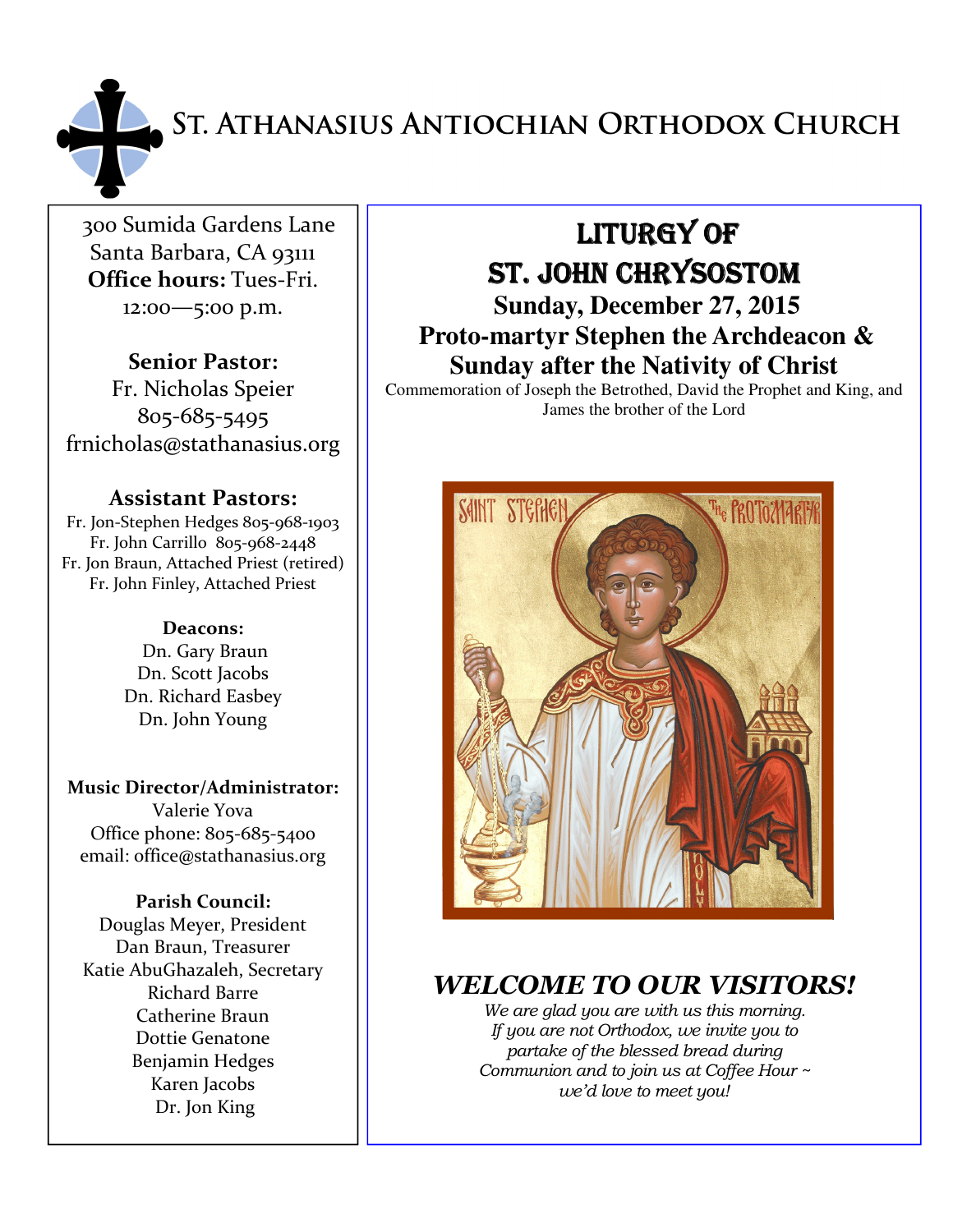# Calendar for this Week

### **Sunday, December 27—ST. STEPHEN**

### **NO RELIGIOUS EDUCATION CLASSES**

| $9:00$ a.m.  | <b>Matins</b>                         |
|--------------|---------------------------------------|
| $10:00$ a.m. | Divine Liturgy                        |
| $11:45$ a.m. | <b>POTLUCK</b>                        |
| $1:00$ p.m.  | Blessing of graves at Goleta Cemetery |
| $2-5$ p.m.   | Teen Dance in Buellton                |
|              |                                       |

#### **Monday, December 28**

6:45 a.m. Daily Matins NO OUTREACH DINNER IN ISLA VISTA

#### **Tuesday, December 29**

| $3:30$ p.m. | Catechesis Level I |
|-------------|--------------------|
| 5:30 p.m.   | Daily Vespers      |

#### **Wednesday, December 30**

| $6:45$ a.m.  | Daily Matins                 |
|--------------|------------------------------|
| $11:00$ a.m. | <b>Shower Truck Ministry</b> |

#### **Thursday, December 31**

| $12:00$ p.m. | <b>Intercessory Prayer Group</b> |
|--------------|----------------------------------|
| $6:00$ p.m.  | Vesperal Liturgy for St. Basil   |
|              | and Circumcision of the Lord     |

#### **Friday, January 1—HAPPY NEW YEAR!**

6:45 a.m. Daily Matins

### **Saturday, January 2**

### **NO ADULT CATECHISM**

6:00 p.m. Great Vespers/Confessions

### **Sunday, January 3**

| 9:00 a.m.    | <b>Matins</b>  |
|--------------|----------------|
| $10:00$ a.m. | Divine Liturgy |
| $11:45$ a.m. | Coffee Hour    |

# *Sunday Morning Ministries Schedule*

### **Eucharist Bread**

| December 27 Kern |               |
|------------------|---------------|
| January 3        | Dillon        |
| January 10       | <b>Thomas</b> |
| January 17       | Washburn      |

### **Coffee Hour**

| December 27 POTLUCK |                    |
|---------------------|--------------------|
| January 3           | <b>NEED A HOST</b> |
| January 10          | <b>POTLUCK</b>     |
| January 17          |                    |

### **Greeters**

|            | December 27 K. & L. Jacobs |
|------------|----------------------------|
| January 3  | P. King, L. Baker          |
| January 10 | G. Shannon, K. King        |
| January 17 | P. Morrison, D. Genatone   |

### **Ushers**

|            | December 27 G. Shannon S. Speier, P. Brunner |
|------------|----------------------------------------------|
| January 3  | P. King, D. Meyer, R. Barre                  |
| January 10 | D. Lewis, C. Speier, J. King                 |
| January 17 | D. Washburn, G. Shannon,                     |
|            | S. Speier                                    |

### **Readers**

| December 24 R. Barre |                         |
|----------------------|-------------------------|
| December 27 P. Braun |                         |
| December 31 V. Gish  |                         |
| January 3            | T. Harris               |
| January 5            | M. Kern (Royal Hours)   |
| January 5            | H. Lange (Vesp-Liturgy) |
| January 10           | D. Meyer                |
| January 16           | D. Alexander (Vespers)  |
| January 17           | D. Washburn             |
|                      |                         |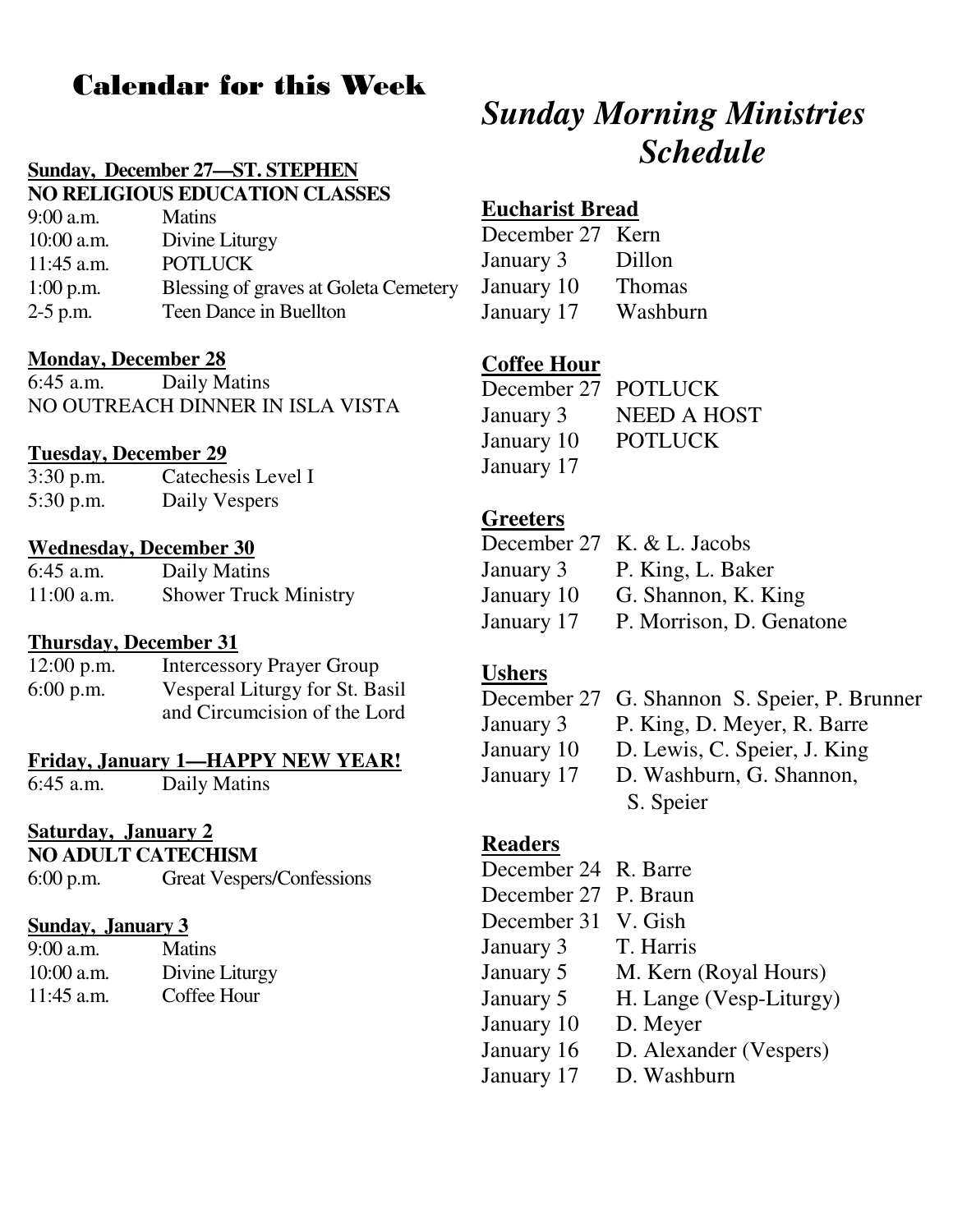### **AT THE END OF THE MATINS SERVICE, WE SING THE GREAT DOXOLOGY. ("Glory to You, Who have shown us the light…" ) followed by the Matins Dismissal Troparion. Complete text is in front of Liturgy book.**

### **THE DIVINE LITURGY OF ST. JOHN CHRYSOSTOM**

### **THE LITURGY OF THE WORD**

### **THE GREAT LITANY**

### **First Antiphon for the Feast of the Nativity of Christ** *(Ps. 111)*

- Verse: I will give thanks to Thee, O Lord, with my whole heart; I will make all Thy wonders known. In the company of the upright, in the congregation, great are the works of the Lord!
- **Refrain: Through the intercessions of the Theotokos, O Savior, save us.**
- Verse: They are sought out according to His will. Full of honor and majesty is His work, and His righteousness endures forever. **[Refrain]**
- Verse: Glory to the Father, and to the Son, and to the Holy Spirit, now and ever, and unto ages of ages. Amen. **[Refrain]**

### **Second Antiphon for the Feast of the Nativity of Christ** *(Ps. 112)*

- Verse: Blessed is the man who fears the Lord, who greatly delights in His commandments. His descendants will be mighty in the land; the generation of the upright will be blessed.
- **Refrain: O Son of God, born of the Virgin, save us who sing to Thee: Alleluia!**
- Verse*:* Glory and wealth are in his house and his righteousness endures forever. **[Refrain]**
- Verse: Light rises in the darkness for the upright; the Lord is merciful, compassionate and righteous. **[Refrain]**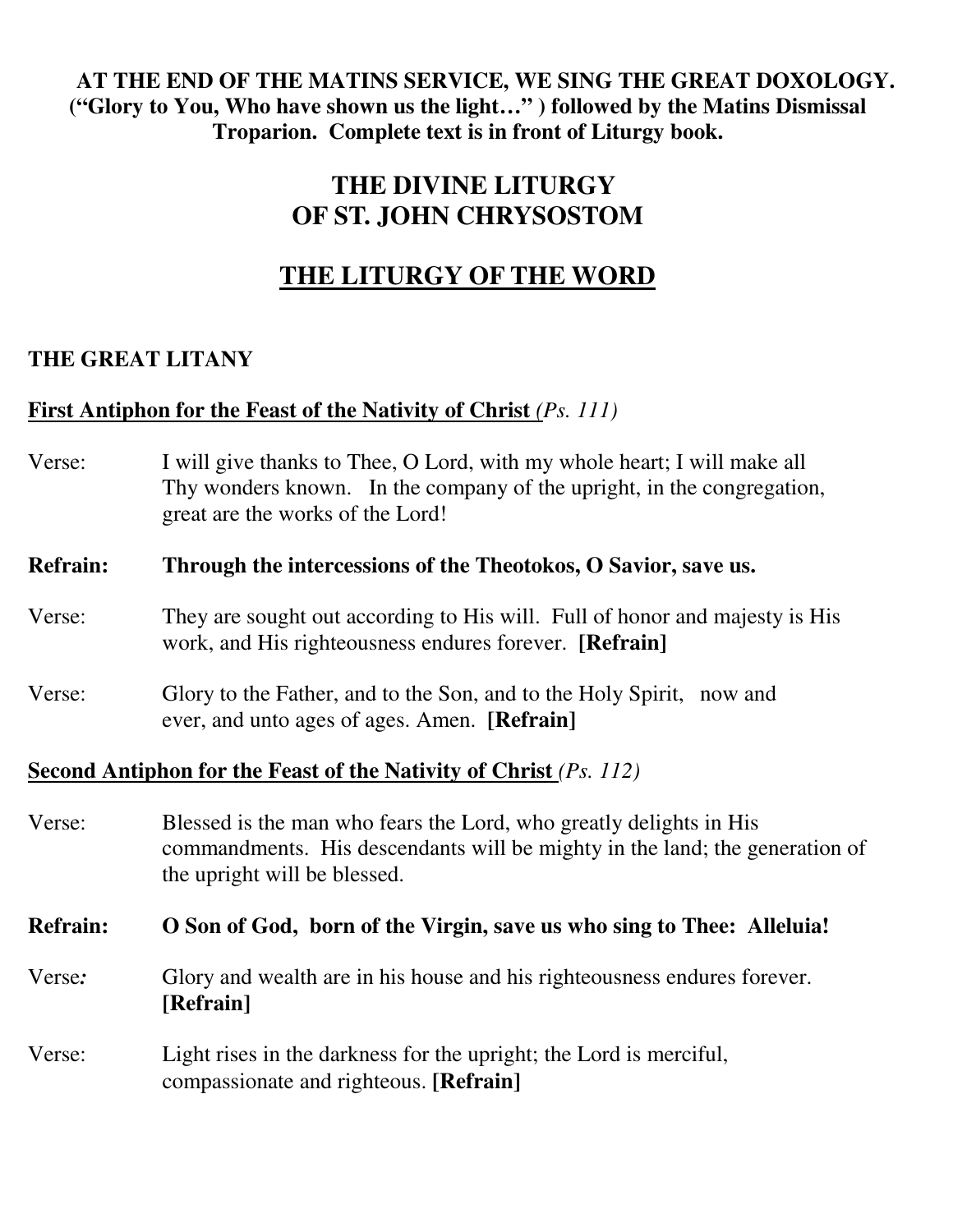Glory to the Father and to the Son and to the Holy Spirit, now and ever, and unto ages of ages. Amen.

Only begotten Son and immortal Word of God, who for our salvation didst will to be incarnate of the Holy Theotokos and ever-virgin Mary, who without change didst become man and was crucified, O Christ our God, trampling down death by death, who art one of the Holy Trinity, glorified with the Father and the Holy Spirit: save us.

### **Third Antiphon for the Feast of the Nativity of Christ***(Ps. 110)*

| <b>Chanter:</b> | The Lord said to my Lord: "Sit at my right hand, until I make Thine<br>enemies Thy footstool."                                                                                                                                                                              |
|-----------------|-----------------------------------------------------------------------------------------------------------------------------------------------------------------------------------------------------------------------------------------------------------------------------|
| All:            |                                                                                                                                                                                                                                                                             |
|                 | Thy Nativity, O Christ our God,<br>has shone to the world the light of wisdom!<br>For by it, those who worshipped the stars,<br>were taught by a star to adore Thee,<br>the Sun of righteousness,<br>and to know Thee, the Orient from on high.//<br>O Lord, glory to Thee! |
| <b>Chanter:</b> | The Lord will send Thee the scepter of power from Zion: "Rule in the<br>midst of Thine enemies."                                                                                                                                                                            |
| People:         | Thy nativity, O Christ our God                                                                                                                                                                                                                                              |
| <b>Chanter:</b> | With Thee is dominion on the day of Thy birth, in the radiance of<br>holiness.                                                                                                                                                                                              |
| <b>People:</b>  | Thy nativity, O Christ our God                                                                                                                                                                                                                                              |

**At the Little Entrance with the Gospel we sing the following hymns for the day:** 

**Troparion of the Resurrection** Tone 5 Byzantine melody **(Music on p. 47-48 of Liturgy book)** harmonized by Fr. J. Finley Let us believers praise and worship the Word, co-eternal with the Father and the Spirit, born of the Virgin for our salvation. For He took pleasure in ascending the Cross in the flesh to suffer death and to raise the dead by His glorious resurrection.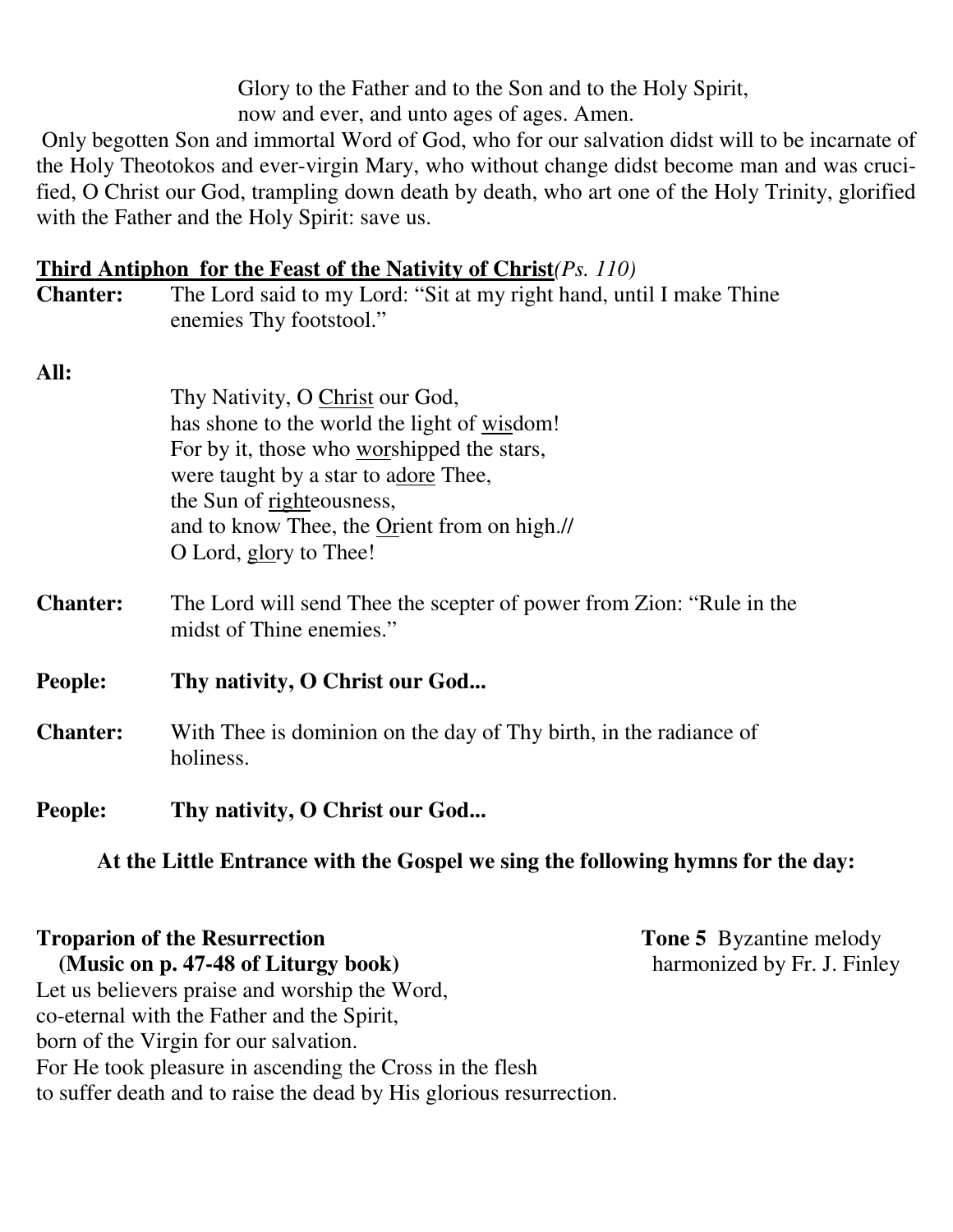### **Troparion of the Nativity of Christ Tone 4 Tone 4** Thy Nativity, O Christ our God, hath given rise to the Light of knowledge in the world, for they who did worship the stars did learn from them to worship Thee, O Sun of Justice, and to know that Thou didst come from the east of the Highest. Glory to Thee O Lord! **Troparion for Sunday after Nativity of Christ Tone 2 Tone 2** Proclaim the wonder, O Joseph, to David, the ancestor of God; you saw a Virgin great with child; you gave glory with the shepherds; you worshipped with the Magi; you received the news from the Angel. Pray to Christ God to save our souls! **Troparion for St. Stephen the Protomartyr and Archdeacon Tone 4** Protomartyr and mighty warrior of Christ our God, You were victorious in battle and crowned with glory, holy Stephen. You confounded the council of those who persecuted you, Beholding your Savior enthroned at the Father's right hand. Never cease praying that our souls may be saved! **Troparion to St. Athanasius (Music on p. 54 of Liturgy Book) Tone 3**  Holy Bishop Athanasius, you became a stronghold of Orthodoxy, strengthening the Church through your divine teachings. Opposing the heretical opinion of Arius, you explained and taught that the Son is equal in nature with the Father. O holy Father, intercede with Christ God that He may grant us abundant mercy. Kontakion for the Nativity of Christ Tone 8 Today the Virgin gives birth to the Transcendent One, and the earth offers a cave to the Unapproachable One. Angels with shepherds glorify Him; The wise men journey with the star,

since for our sakes the eternal God is born as a little child!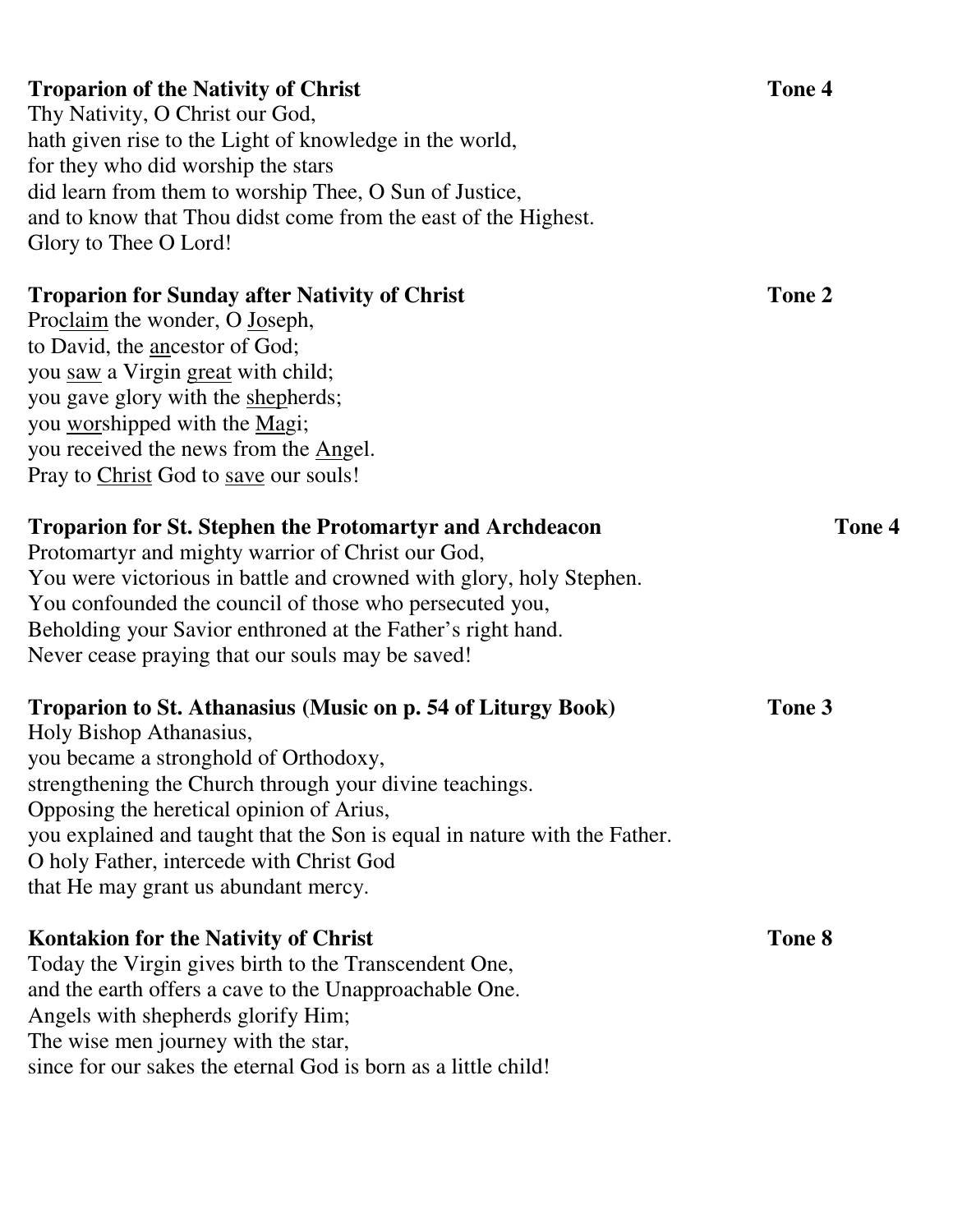#### **TRISAGION (THRICE-HOLY) HYMN (p. 9 of Liturgy book)**

Holy God, Holy Mighty, Holy Immortal, have mercy on us.

+Glory to the Father and to the Son and to the Holy Spirit,

now and ever and unto ages of ages. Amen.

Holy Immortal have mercy on us.

Deacon: With strength! People: Holy God, Holy Mighty, Holy Immortal, have mercy on us.

#### **Prokeimenon—Preparatory Psalm Verses before the Epistle Tone 4**

God is wonderful in His Saints, the God of Israel.

 **Verse:** In the churches bless ye God the Lord, from the Fountains of Israel.

### **EPISTLE READING Acts 6:8-7:5, 47-60**

In those days, Stephen, full of grace and power, did great wonders and signs among the people. Then some of those who belonged to the synagogue of the Freedmen (as it was called), and of the Cyrenians, and of the Alexandrians, and of those from Cilicia and Asia, arose and disputed with Stephen. But they could not withstand the wisdom and the Spirit with which he spoke. Then they secretly instigated men, who said, "We have heard him speak blasphemous words against Moses and God." And they stirred up the people and the elders and the scribes, and they came upon him and seized him and brought him before the council, and set up false witnesses who said, "This man never ceases to speak words against this holy place and the law; for we have heard him say that this Jesus of Nazareth will destroy this place, and will change the customs which Moses delivered to us." And gazing at him, all who sat in the council saw that his face was like the face of an angel. The high priest said, "Is this so?" And Stephen said: "Brethren and fathers, hear me. The God of glory appeared to our father Abraham, when he was in Mesopotamia, before he lived in Haran, and said to him, 'Depart from your land and from your kindred and go into the land which I will show you.' Then he departed from the land of the Chaldeans, and lived in Haran. And after his father died, God removed him from there into this land in which you are now living; yet he gave him no inheritance in it, not even a foot's length, but promised to give it to him in possession and to his posterity after him, though he had no child. But it was Solomon who built a house for Him. Yet the Most High does not dwell in houses made with hands; as the prophet says, 'Heaven is My throne, and earth My footstool. What house will you build for Me', says the Lord, 'or what is the place of My rest? Did not My hand make all these things?' You stiff-necked people, uncircumcised in heart and ears, you always resist the Holy Spirit. As your fathers did, so do you. Which of the prophets did not your fathers persecute? And they killed those who announced beforehand the coming of the Righteous One, Whom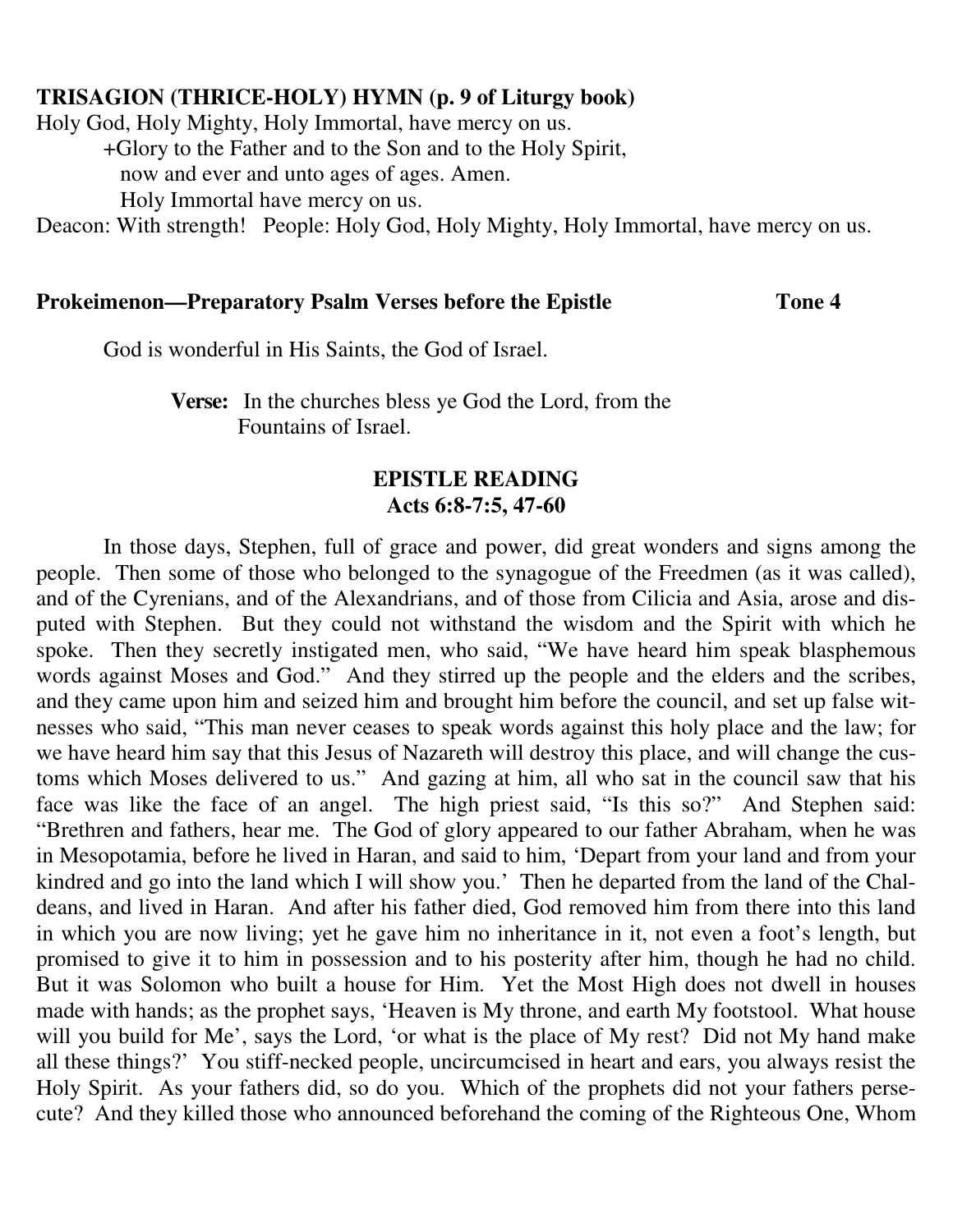you have now betrayed and murdered, you who received the law as delivered by angels and did not keep it." Now when they heard these things they were enraged, and they grinded their teeth against him. But Stephen, full of the Holy Spirit, gazed into heaven and saw the glory of God, and Jesus standing at the right hand of God; and he said, "Behold, I see the heavens opened, and the Son of man standing at the right hand of God." But they cried out with a loud voice and stopped their ears and rushed together upon him. Then they cast him out of the city and stoned him; and the witnesses laid down their garments at the feet of a young man named Saul. And as they were stoning Stephen, he prayed, "Lord Jesus, receive my spirit." And he knelt down and cried with a loud voice, "Lord, do not hold this sin against them." And when he had said this, he fell asleep.

|                | Alleluia Refrain and Psalm verses before the Gospel | Tone 5 |
|----------------|-----------------------------------------------------|--------|
| Chanter:       | Alleluia, Alleluia, Alleluia!                       |        |
| <b>People:</b> | Alleluia, Alleluia, Alleluia!                       |        |

**Verse:** I will sing of the mercies of the Lord forever; with my mouth; I will make known Thy faithfulness to all generations. (Ps 88/89:1) **Verse:** For Thou hast said: "Mercy shall be built up forever; In the heavens shall Thy truth be established." (Ps 88/89:2)

### **Gospel Reading***—***Matthew 2:13-23**

When the wise men had departed, behold, an angel of the Lord appeared to Joseph in a dream and said, "Rise, take the Child and His mother, and flee to Egypt, and remain there till I tell you; for Herod is about to search for the Child, to destroy Him." And he rose and took the Child and His mother by night, and departed to Egypt, and remained there until the death of Herod. This was to fulfill what the Lord had spoken by the prophet, "Out of Egypt have I called My Son."

Then Herod, when he saw that he had been tricked by the wise men, was in a furious rage, and he sent forth and killed all the male children in Bethlehem and in all that region, who were two years old or under, according to the time which he had ascertained from the wise men. Then was fulfilled what was spoken by the prophet Jeremiah: "A voice was heard in Ramah, wailing and loud lamentation, Rachel weeping for her children; she refused to be consoled, because they were no more."

But when Herod died, behold, an angel of the Lord appeared in a dream to Joseph in Egypt, saying, "Rise, take the Child and His mother, and go to the land of Israel, for those who sought the Child's life are dead." And he rose and took the Child and His mother, and went to the land of Israel. But when he heard that Archelaus reigned over Judea in place of his father Herod, he was afraid to go there, and being warned in a dream he withdrew to the district of Galilee. And he went and dwelt in a city called Nazareth, that what was spoken by the prophets might be fulfilled, "He shall be called a Nazarene."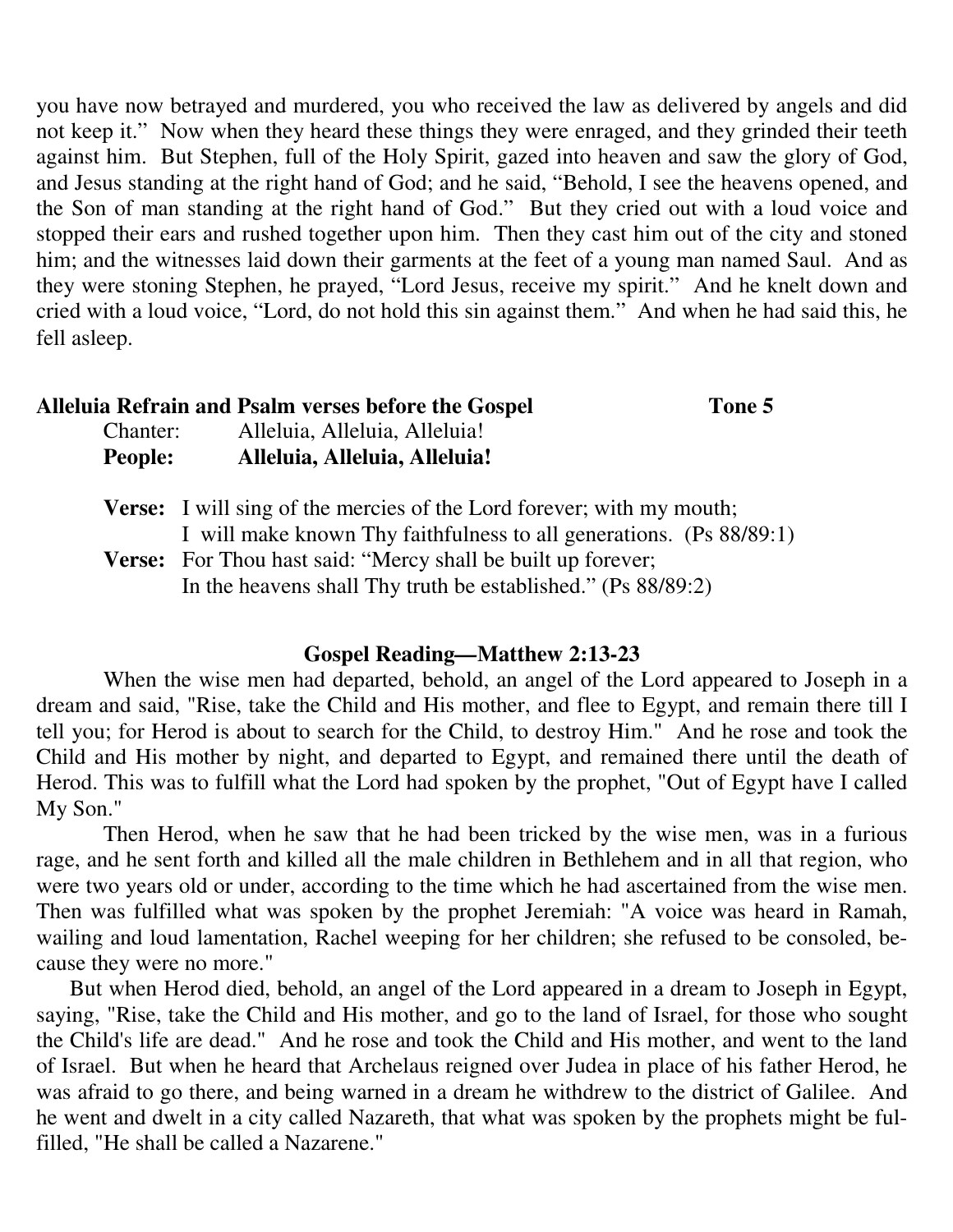### **LITURGY OF THE FAITHFUL**

### **Meglynarion for the Feast of the Nativity—Hymn to the Mother of God**

O my soul, magnify her who is more hon'rable and who is more glorious than the heav'nly host.

A mystery I behold which is strange and wondrous, the cave is heav'n, and the virgin is the throne of the Cherubim, in the confines of the manger is laid the infinite, Christ our god, whom we praise and magnify.

### **Communion of the Clergy (Liturgy Book page 32)**

Praise the Lord from the heavens, praise Him in the highest! *(Ps 148:1)* The Lord has sent redemption to His people, Alleluia!

# ANNOUNCEMENTS & CALENDAR HIGHLIGHTS

 You can access a complete calendar of services and other parish activities on our website: **www.stathanasius.org.** 

### **BLESSING OF THE GRAVES**

**TODAY, December 27 at 1 p.m.—at Goleta Cemetery** with prayers and caroling

### **TICKETS ARE ON SALE TODAY AND NEXT SUNDAY DURING COFFEE HOUR** for

the concert on Friday, January 8th at 7:00 p.m. Madeleine Meyer and John Butler will perform. Proceeds benefit the church Building Fund. Tickets are \$20. No children under 13, please.

### **ST. BASIL/NEW YEAR**

**Thursday, December 31** 

6:00 p.m. Vesperal Liturgy for St. Basil the Great - NO NEW YEAR'S EVE PARTY

### **EPIPHANY CELEBRATIONS**

| Tuesday, January $5$ 7:00 a.m. | Royal Hours of Epiphany                           |  |
|--------------------------------|---------------------------------------------------|--|
| Tuesday, January $5$ 6:00 p.m. | <b>Vesperal Liturgy and Blessing of Water</b>     |  |
| Sunday, January 10             | POTLUCK AFTER LITURGY                             |  |
|                                | <b>Outdoor Blessing of the Water</b> at 1:00 p.m. |  |
|                                | Santa Barbara Harbor                              |  |

Consider inviting your friends and relatives to join us this year at the harbor! **PLEASE LET FR NICHOLAS KNOW IF YOU OR ONE OF YOUR CHILDREN WILL BE DIVING FOR THE CROSS. ST. BARBARA'S PARISH WILL BE HAVING HOODED SWEAT-SHIRTS MADE FOR ALL DIVERS.**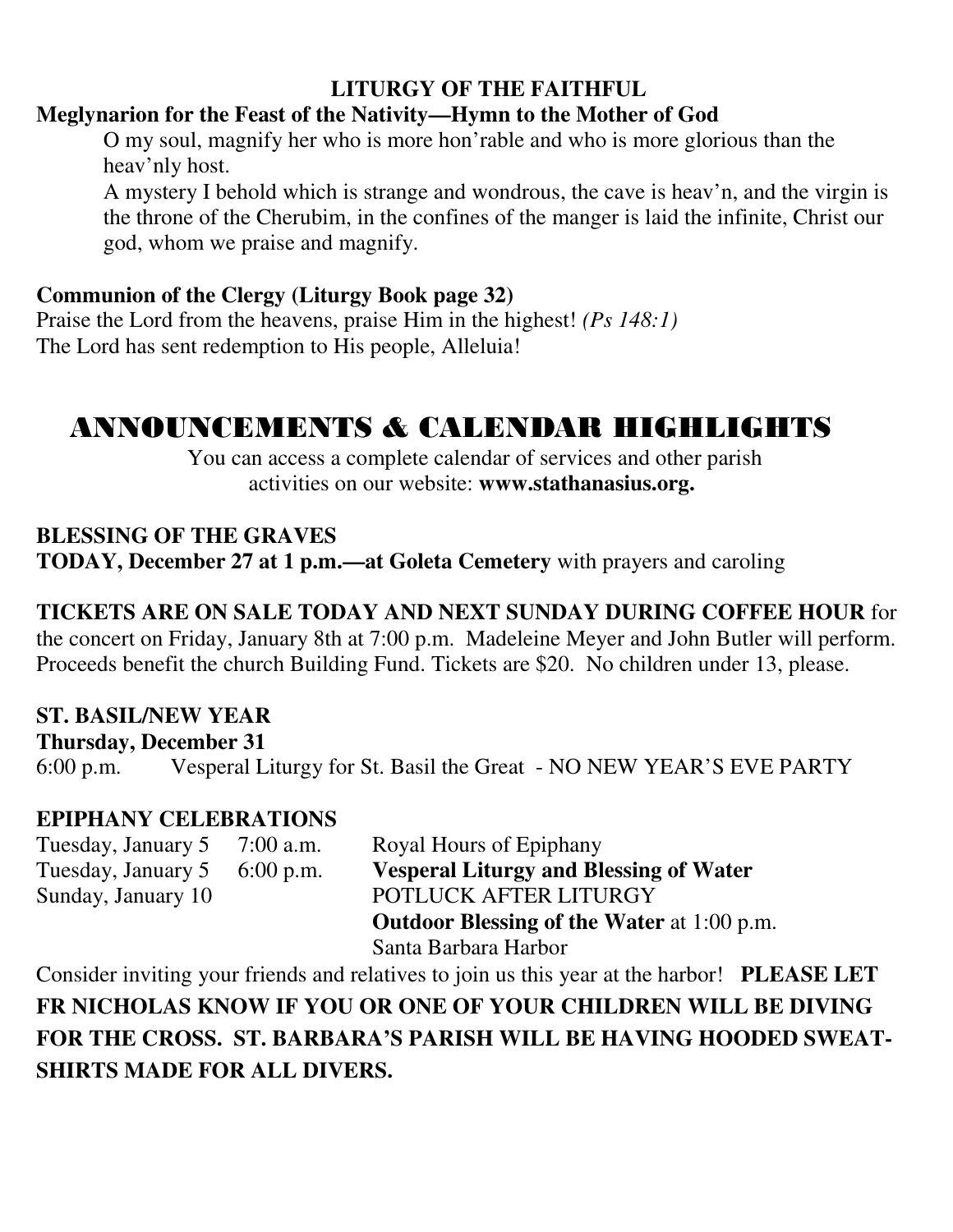# $CELEB$ Ro $ATI$ 0. N $S$  for This WEEK

### **Birthdays**

- 12/29 Karen Jacobs, Tyler Speier
- 1/1 Nikolay Nikolov
- 1/2 Joan Thomas

### **Patron Saint Commemorations**

| 12/27 | <b>St. John the Apostle</b>                                         | Johnny Heiduk                                                                                                                       |  |  |
|-------|---------------------------------------------------------------------|-------------------------------------------------------------------------------------------------------------------------------------|--|--|
| 12/27 | <b>Protomarty Stephen</b>                                           | Subdn. Steven Butler, Fr. Jon-Stephen Hedges,<br><b>Steve Thomas</b>                                                                |  |  |
| 12/29 | <b>Sunday after the Nativity of Christ</b>                          |                                                                                                                                     |  |  |
|       | <b>St. Joseph the Betrothed</b>                                     | Joe Ballew, Dn. Scott Jacobs                                                                                                        |  |  |
|       | <b>King David</b>                                                   | Gage Braun, Josh Braun, David Dillon,<br>David Giordani, Jon King, David Lewis,<br>David McCalmont, Jared Speier,<br>David Washburn |  |  |
|       | <b>St. James, the Brother of Jesus Richard Barre, Jim Morrison,</b> | Zavien Van Wagoner                                                                                                                  |  |  |
| 1/2   | <b>St. Juliana of Lazarevo</b>                                      | Julianna Ballew, Alyssa Simonsen,                                                                                                   |  |  |
| 1/2   | <b>St. Seraphim of Sorov</b>                                        | Sierra Seraphima Butler                                                                                                             |  |  |

### 2016 LITURGICAL CALENDARS AVAILABLE

Liturgical wall calendars for 2016 are now available (first come-first served) free of charge in the narthex of the church. They list all major feast days, major saints and fasting days, and daily readings. They are a great reference tool for every Orthodox Christian.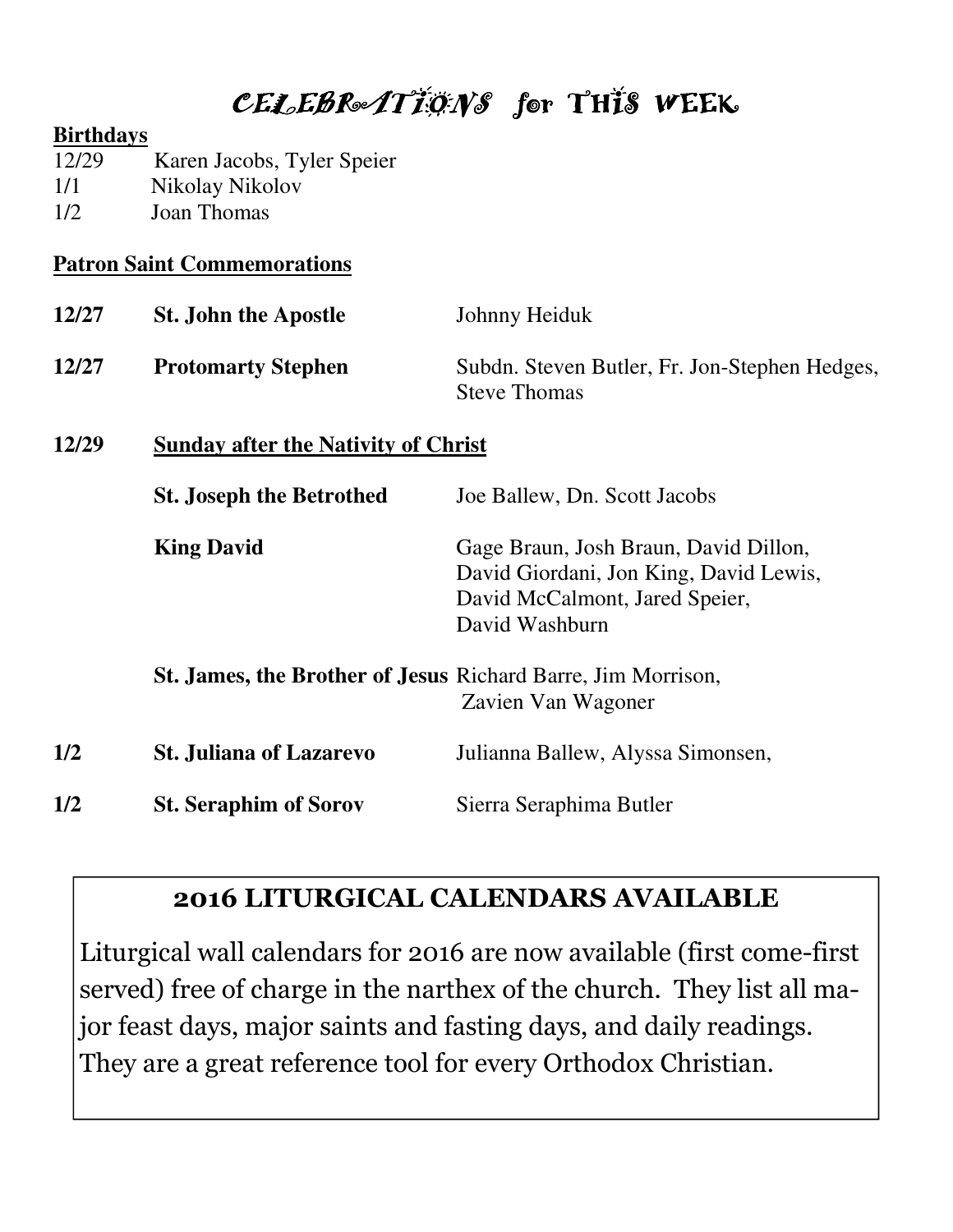### OUTDOOR GREAT BLESSING OF THE WATERS for the Feast of Epiphany Sunday, January 10, 2016

This year we will join St. Barbara's Greek Orthodox Church and their new pastor, Fr. Haralambos "Bob" Fox for the Outdoor Blessing of the Waters on Sunday, January 10th. We will be meeting them at the Santa Barbara Harbor, near West Beach and the Santa Barbara Yacht Club. We will have a potluck that day for Coffee Hour, and no food will be served at the Harbor.

We are considering taking a bus down to the harbor at 12:30 p.m. that day, because parking is often difficult to find. An announcement will go out next week taking a poll to see who would be interested in riding the bus. There would be a small per person fee for all passengers.

We are just trying this out this year to see how we like it. We may end up alternating every other year between Goleta Beach and the Harbor. We'll be interested in your feedback after this year's Blessing.

# \*\*\*\*\*\*\*\*\*\*\*\*\*\*\*\*\*\*\*\*\*\*\*\*\*\*\*\*\*\*\*\*\*\*\*\* **AN EXCITING NEW MINISTRY**

On Wednesdays from 11:00 a.m.-1:00 p.m. we are hosting a shower truck for 米米米米米 \* the homeless of our local Goleta neighborhood. The truck was purchased 米 through the efforts of Doug and Sandy Miller, friends that we met in Isla Vista through St. Brigid Fellowship. The truck is in a different location alwe most every day of the week, and they provide the water, toiletries, towels \* and clean clothes. We simply provide a place for them to park the truck. We \*<br>\* are also offering coffee and sandwiches for the people who use the shower,<br>\* \* and some fellowship. Asia Ballew has been coordinating the re are also offering coffee and sandwiches for the people who use the shower, ⋇ and some fellowship. Asia Ballew has been coordinating the refreshments, ⋇ with help from Duane Franzen and Richard Barre. If you are interested in helping on Wednesday mornings, please let Fr. Nicholas know or send an  $*$  email to the church office. office@stathanasius.org ⋇

\*\*\*\*\*\*\*\*\*\*\*\*\*\*\*\*\*\*\*\*\*\*\*\*\*\*\*\*\*\*\*\*\*\*\*\*\*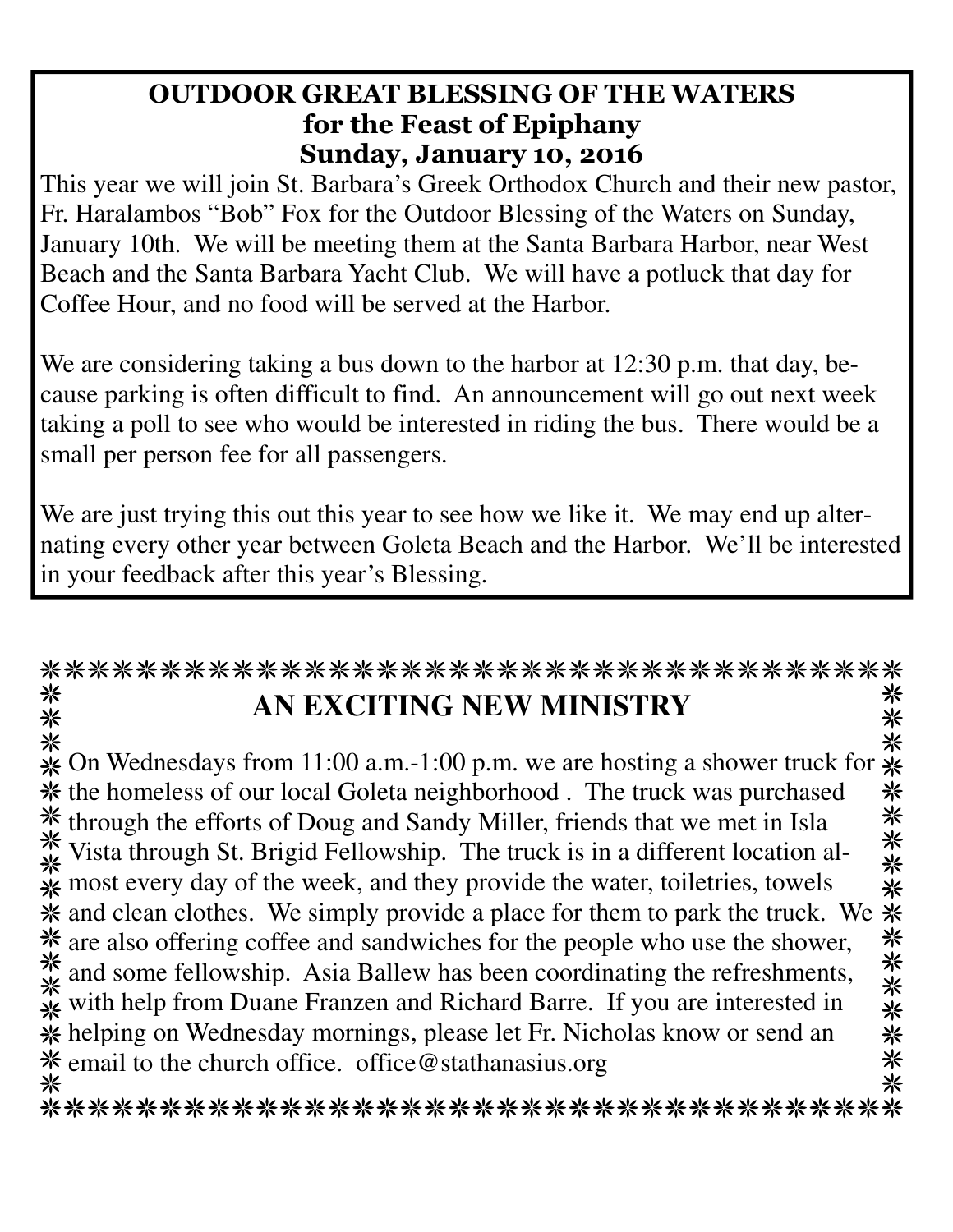### **PRAYER REQUESTS**

Prayer requests received through the parish office will be printed in the bulletin and will be prayed for during the litanies at the daily services. Prayer requests received in the box at the church will be prayed for quietly at the altar at all services. Prayer requests remain for 40 days unless requested otherwise.

### **Send prayer requests for the bulletin to: office@stathanasius.org. Please pray for the health of:**

| Metropolitan JOSEPH   | Mary                    | Paige                      |
|-----------------------|-------------------------|----------------------------|
| Mother Victoria       | Susan B.                | Galina, Nikolai & Nataliya |
| Met. Paul & Abp. John | Baby Christian F.       | Nikita                     |
| Dn. Richard E.        | Duane F.                | Marina                     |
| Kh. Diane Carrillo    | Stan and Donna F.       | Olga Marie G.              |
| Kh. Mary Sue W.       | Angel, Helen and Family | Mike, Trevor & Adam        |
| Greg & Margaret Y.    | Joy                     | Emily F.                   |
| Hoppe Family          | Terri-Lynn H.           | Joan, Jerry, Brenda        |
| Kh. Mary Ellen B.     | Hannah Rose H.          | Kevin O.                   |
| Gail S.               | Holly C.                | Delaney N.                 |
| Dean & Penny B.       | Temmo K.                | Sabina S.                  |
| Kevin & Angel S.      |                         | Steve K.                   |

#### *For repose of the souls of:* All who have died in the conflicts in the Ukraine, Africa & the Middle East

### **ABOUT OUR PRAYER LISTS:**

Prayer requests in the bulletin are prayed out loud during the deacons' litanies and should be submitted to the church office—office@stathanasius.org.

Prayer requests put into the **wooden box in the narthex** will be said silently at the altar at most services. During the **Great Entrance of the Divine Liturgy**, only Orthodox Christians are commemorated, and that list is comprised of the sick, those celebrating special occasions listed in the bulletin, and those who prepared the Eucharist bread. Others are prayed for during the Proskomedia (Preparation of the Bread and Wine for Communion).

⋇

### ST. ATHANASIUS BOOK CENTER

⋇

\*\*\*\*\* 米米米米米米米米米米 The church bookstore is located in the fellowship hall. The two enclosed cabinets hold icons, books, and other items that are FOR SALE. See Terri Speier if you are 米 looking for jewelry such as a cross or chain. Payment should be made at time of \*\*\*\*\*\*\* purchase and placed in the brown lock box ON THE BOOKSTORE SHELF. Make checks payable to "St. Athanasius Book Center."

# All proceeds go to the parish Building Fund.